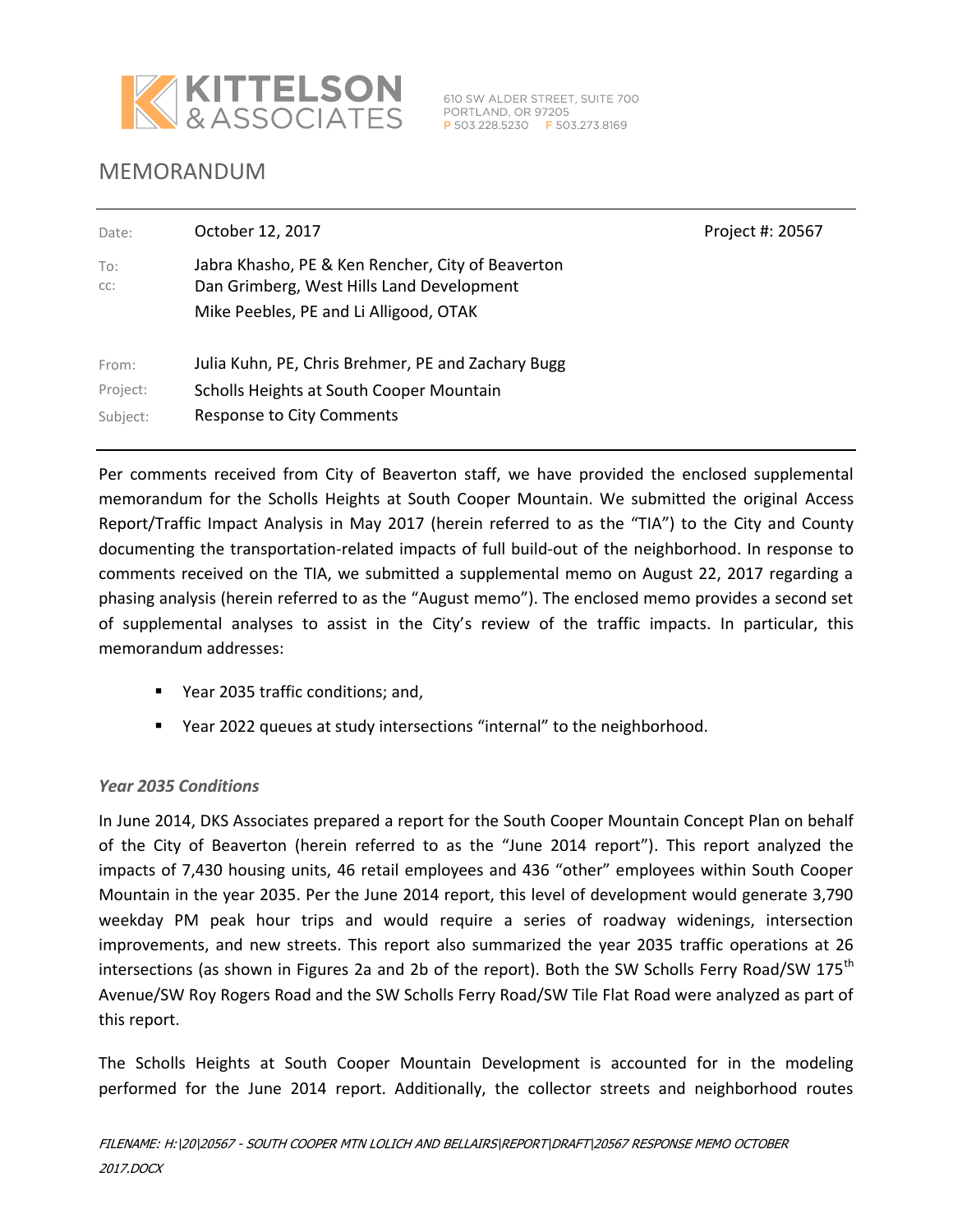proposed to serve the Scholls Heights neighborhood are consistent with the street network adopted as part of the overall Concept Plan. As such, the long-term impact of this neighborhood's development is consistent with the land use assumptions and resulting transportation system needs for the overall South Cooper Mountain area. No unanticipated impacts on the transportation system in 2035 will result from the Scholls Heights at South Cooper Mountain development.

## *Factors Impacting Traffic Volume Forecast*

In specific response to City comments, we reviewed the 2035 traffic forecasts at the SW Scholls Ferry Road/SW 175<sup>th</sup> Avenue/SW Roy Rogers Road and the SW Scholls Ferry Road/SW Tile Flat Road intersections and found that the year 2022 traffic volumes reported in our TIA and the August memo significantly exceed the year 2035 volumes reported in the June 2014 report. This is due to four primary factors:

- The year 2035 volumes presented in the June 2014 report account for changes in travel patterns associated with the transportation system improvements in the long-range financially constrained scenario as well as the adopted South Cooper Mountain concept plan. These improvements (such as the extension of SW Tile Flat Road to the south of SW Scholls Ferry Road) result in the rerouting of existing travel patterns and traffic volumes that is not accounted for in our year 2022 analyses.
- **The June 2014 report relies on the use of the Washington County travel demand forecasting** model that implicitly accounts for the interaction of vehicular trips within the South Cooper Mountain area as well as a reduced single occupancy vehicle mode split in the future (consistent with City and Metro goals).
- Our TIA and August memo use ITE trip generation rates, reflect an assignment of the trips to the existing street system, and are assigned to the study intersections consistent with existing travel patterns (not the 2035 transportation system). Further, our analyses assume that all of the trips generated are destined to locations outside of the South Cooper Mountain area and don't account for any trip interactions between other homes, retail, schools, parks, etc. that are planned for the area.
- Finally, our TIA and August memo do not account for any of the other South Cooper Mountain neighborhood routes or collector streets that will be constructed by 2035 to serve overall Concept Area buildout. With the inclusion of these streets and the buildout of the properties to the east of SW Tile Flat Road, to the north SW Scholls Ferry Road, and to the west of SW 175<sup>th</sup> within the Urban Growth Boundary, the traffic patterns within the Concept Area will redistribute and no longer depend exclusively on the SW Vandermost Road, Road 6A and Street K connections to the adjacent arterials.

As such, our 2022 analyses reflect an overly conservative estimate of conditions at the study intersection for traffic impact analysis purposes and are unlikely to be realized. For planning purposes, we conclude that the operations and queuing presented in the August memo can be appropriately relied upon to ensure adequate facilities are provided to serve the 2035 conditions.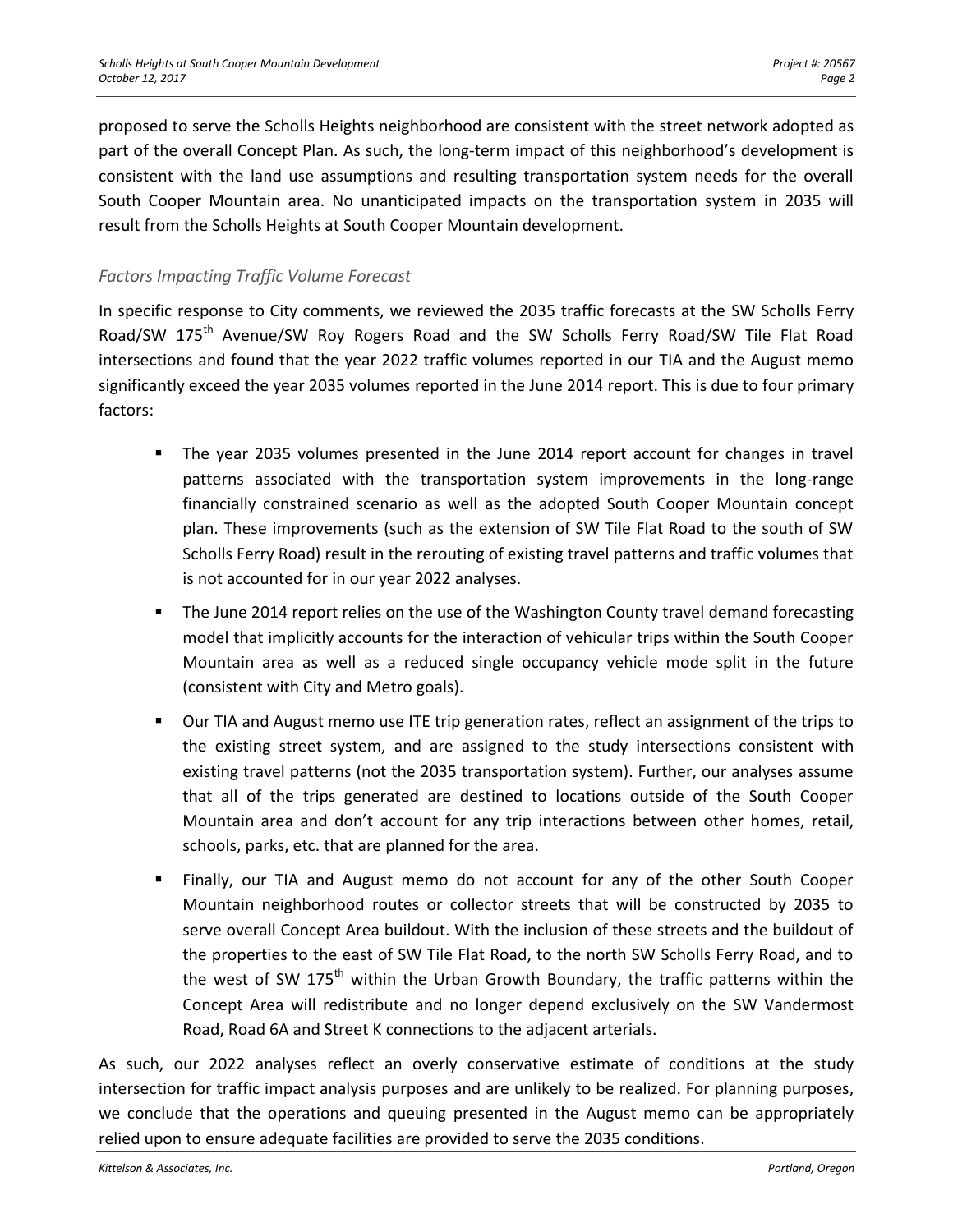#### *Washington County 2035 Model Comparison*

For sensitivity purposes, we have obtained the travel demand forecasts from Washington County staff, post-processed those and arrived upon similar volumes to those included in the June 2014 report (including all key sections of SW Scholls Ferry Road and SW Tile Flat Road). Comparing the post processed County model volumes with the 2022 TIA volumes revealed:

- the volumes projected in the TIA on SW Scholls Ferry Road between SW Tile Flat Road and SW Vandermost Road in 2022 are 2.7 times higher (i.e., approximately 900 vehicles per hour in the 2014 report versus more than 2,400 in our analyses) than projected in the year 2035.
- to the west of the SW 175<sup>th</sup> Avenue/SW Roy Rogers Road intersection, the 2022 volumes on SW Scholls Ferry Road are 2.4 times higher (approximately 3,200 versus 1,300).

The significant differences between the 2022 TIA volumes and the 2035 County model are attributable to the four previously cited factors and lead us to also conclude that the queuing presented in the year 2022 analyses are conservatively high.

### *Fox Hollow Forecast Volume Development Methodology*

As part of the Fox Hollow development application, we are preparing an analysis that applies a growth factor to the intersection volumes for sensitivity purposes as post-processing the travel forecasting volumes reveals significantly reduced volumes from year 2022. This analysis estimates year 2035 traffic volumes by:

- 1. applying a two percent annual growth rate to existing traffic volumes to 2022,
- 2. applying a one percent annual growth rate to existing traffic volumes to 2035 (for a combined total growth rate of 23 percent), and then
- 3. adding in site-trip generation from all of the in-process as well as pending land use applications within the study area (beyond just the Scholls Heights at South Cooper Mountain development).

We are enclosing the year 2035 traffic volumes from that analysis in the attached appendix. As shown, the 2035 volumes at the SW Tile Flat Road/SW Scholls Ferry Road are nearly identical to the year 2022 volumes in our report. Therefore, we continue to conclude that the year 2022 analyses represent a conservative evaluation of year 2035 conditions. As such, no additional analyses are needed to ensure the transportation system can support the neighborhood.

# *Queuing Analysis*

City staff has requested additional information regarding year 2022 queuing analyses at intersections 1, 2, 4 and 5 from our August memo. Table 7 from the August memo identified projected 95<sup>th</sup> percentile queuing at intersections  $6 - 11$ . The queuing results for intersections 1, 2, 4 and 5 were presented in the appendix of our August memo but we did not provide a summary table in the memo. For ease of review, Table 1 below presents the  $95<sup>th</sup>$  percentile queues during the weekday AM and PM peak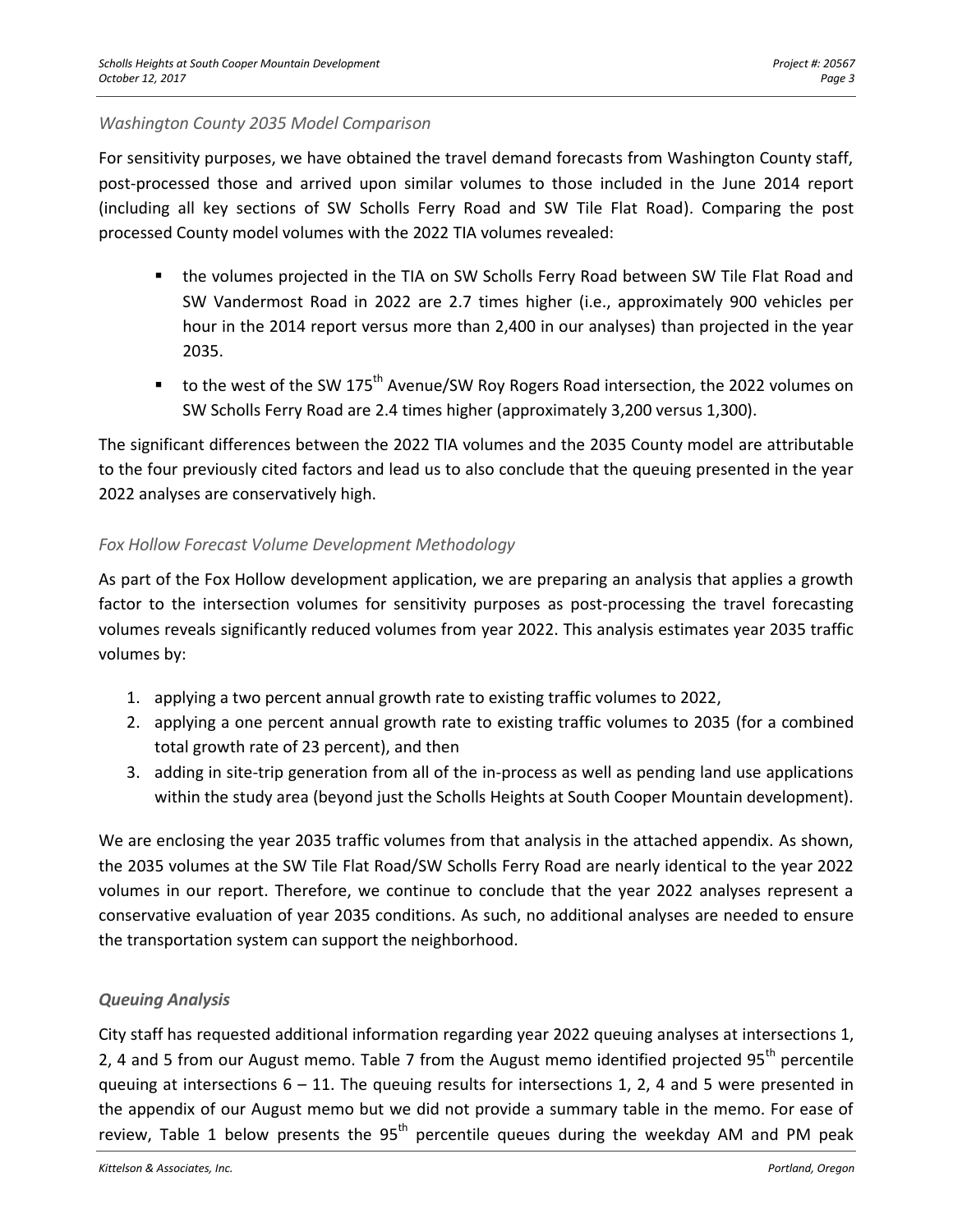periods at these intersections. Queues are rounded to the nearest 25 feet (approximately one vehicle length). As shown in the table, the projected queues can be adequately accommodated at the study intersections.

| <b>Movement</b>                             | 95th-percentile Queue<br>(feet) |                 | <b>Storage</b><br><b>Provided</b> | <b>Adequate</b> |  |  |  |  |
|---------------------------------------------|---------------------------------|-----------------|-----------------------------------|-----------------|--|--|--|--|
|                                             | <b>Total AM</b>                 | <b>Total PM</b> | (feet)?                           | Storage?        |  |  |  |  |
| Intersection #1 - Street A/Road 8B          |                                 |                 |                                   |                 |  |  |  |  |
| Northbound left/right                       | < 25                            | < 25            | >100                              | Yes             |  |  |  |  |
| Westbound left                              | $25$                            | $25$            | 75                                | Yes             |  |  |  |  |
| Intersection #2 - Road 6A/SW Tile Flat Road |                                 |                 |                                   |                 |  |  |  |  |
| Northbound right-turn                       | $25$                            | < 25            | 100                               | Yes             |  |  |  |  |
| Southbound left-turn                        | < 25                            | < 25            | 100                               | Yes             |  |  |  |  |
| Westbound left/right                        | 50                              | < 25            | >100                              | Yes             |  |  |  |  |
| Intersection #4 - Street A/Road 6A          |                                 |                 |                                   |                 |  |  |  |  |
| Northbound left/through/right               | < 25                            | < 25            | >100                              | Yes             |  |  |  |  |
| Southbound left/through/right               | < 25                            | < 25            | >100                              | Yes             |  |  |  |  |
| Eastbound left turn                         | < 25                            | < 25            | 75                                | Yes             |  |  |  |  |
| Westbound left turn                         | < 25                            | < 25            | 75                                | Yes             |  |  |  |  |
| Intersection #5 - Road 8B/Road 6A           |                                 |                 |                                   |                 |  |  |  |  |
| Northbound left                             | $25$                            | < 25            | 75                                | Yes             |  |  |  |  |
| Northbound through/right                    | < 25                            | < 25            | >100                              | Yes             |  |  |  |  |
| Southbound left                             | < 25                            | < 25            | 75                                | Yes             |  |  |  |  |
| Southbound through/right                    | $25$                            | $25$            | >100                              | Yes             |  |  |  |  |
| Eastbound left turn                         | < 25                            | < 25            | 75                                | Yes             |  |  |  |  |
| Westbound left turn                         | $25$                            | $25$            | 75                                | Yes             |  |  |  |  |

|  |  |  |  |  | Table 1. 95 <sup>th</sup> Percentile Queue Estimates with Full Buildout of the Neighborhood |
|--|--|--|--|--|---------------------------------------------------------------------------------------------|
|--|--|--|--|--|---------------------------------------------------------------------------------------------|

Please let us know if you need any additional information as part of your review.

# APPENDICES

A. Year 2035 Sensitivity Analysis Volumes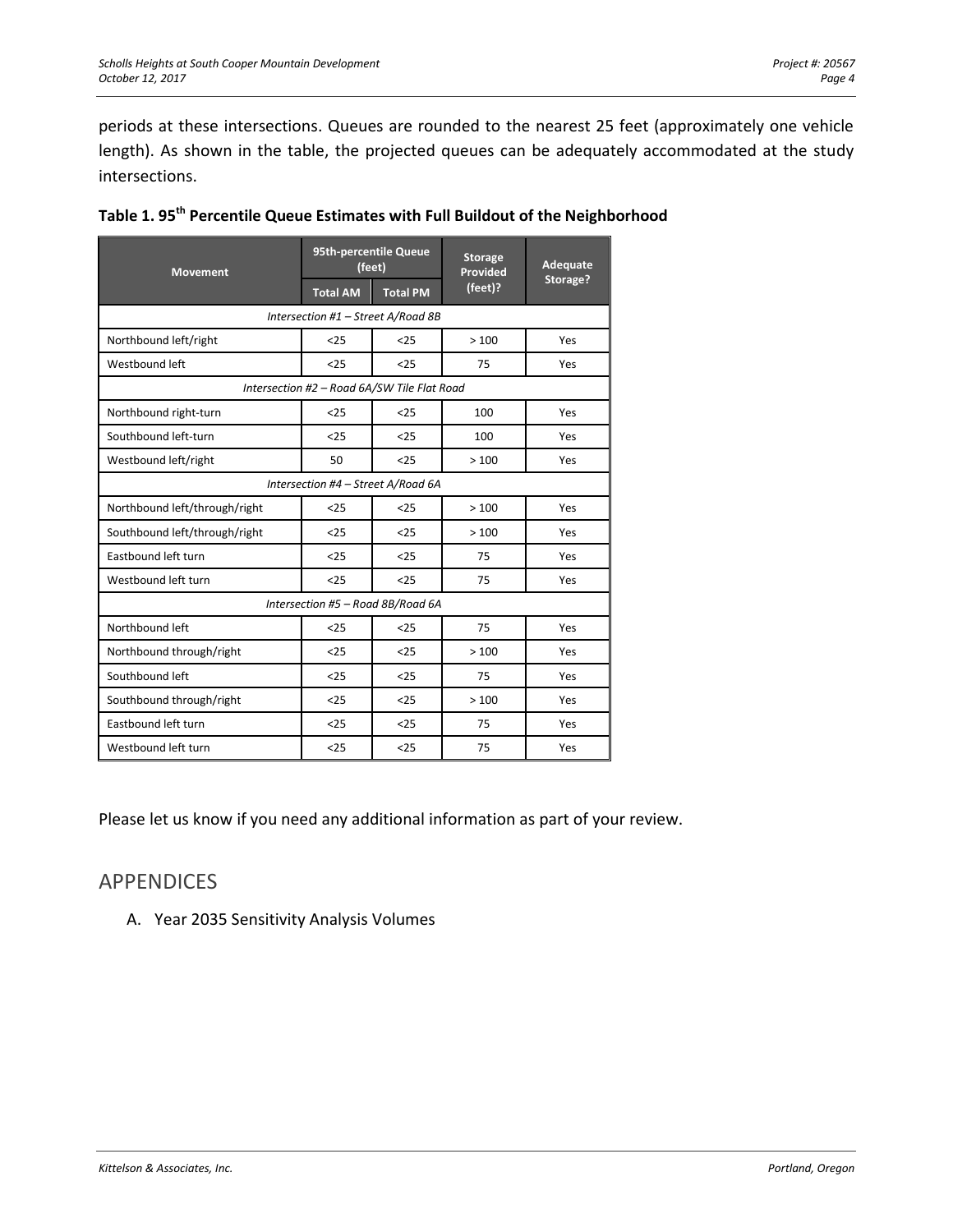Appendix A Year 2035 Sensitivity Analysis Volumes